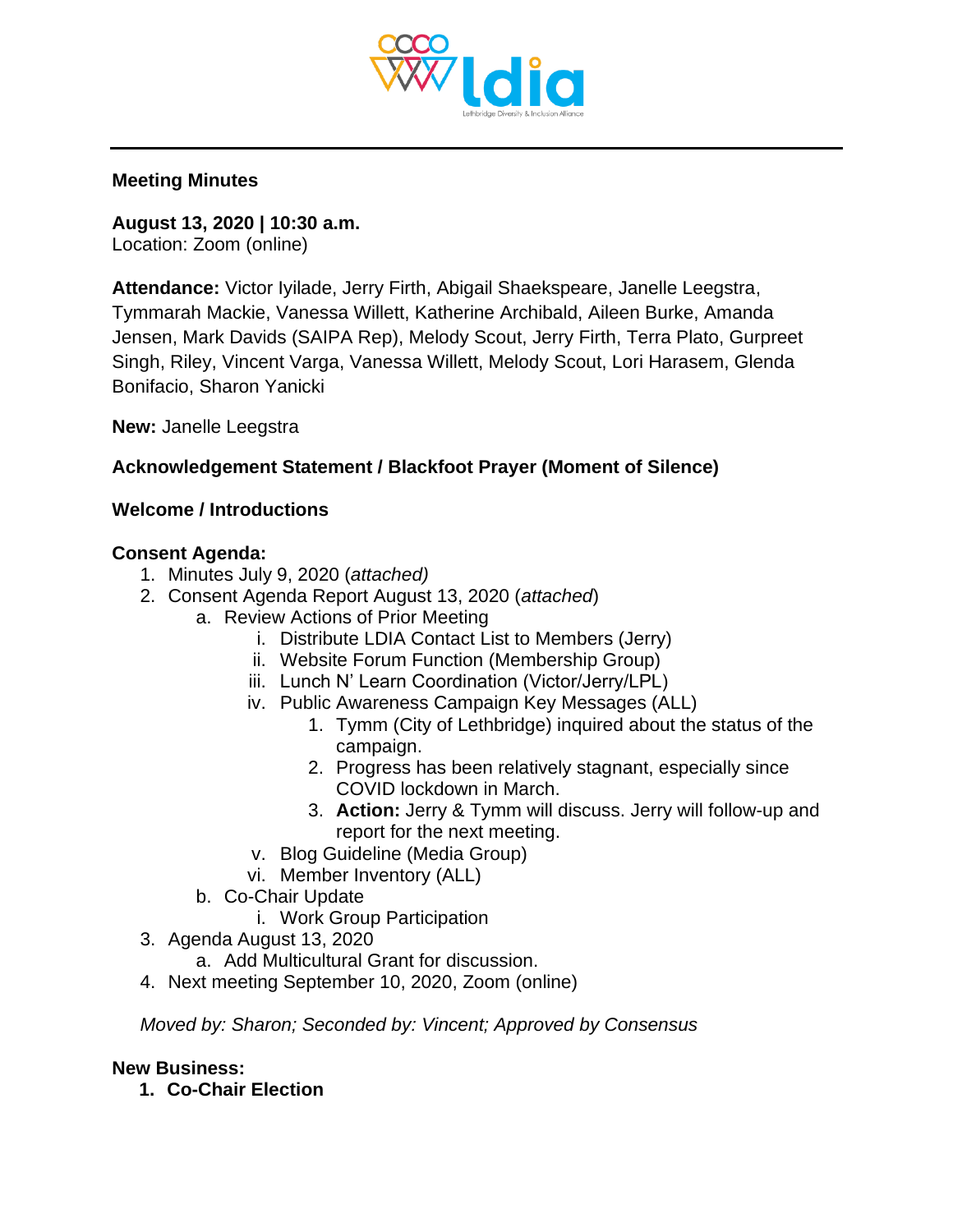

- a. Co-Chairs Victor and Jerry tendered their resignation for fall 2020 (September meeting).
	- i. for personal reasons, they are both unable to complete the second term of their 2-year role as co-chairs.
- b. Jerry and Victor are willing to support the transition to new co-chairs.
- c. Some members expressed their appreciation for the work done and the leadership provided by Jerry and Victor as co-chairs.
- d. The TOR does not specify a nomination/election process, so the members discussed and decided on a process for both.
	- i. All LDIA members are eligible to be nominated. Nomination can be for self, or by another member. Members must accept the nomination to be valid.
	- ii. Deadline for nominations will be Friday August 28, 2020 (two weeks prior to the next meeting).
	- iii. Nominees to provide a brief bio, to be emailed to members by September 3, ahead of the next meeting.
	- iv. The official call for nominations will be called at this meeting and an email will be sent to all members, to inform those not present.
		- 1. **Action** email call for nomination to members. (Jerry)
	- v. Election to occur at next LDIA meeting, September 10, 2020 (counting of ballots).
	- vi. Everyone on the membership list can vote (as per the circulated membership list).
	- vii. Member voting is not limited to one organizational representative; every current member of LDIA can vote as an individual member.
	- viii. Members unable to attend the meeting are able to vote via electronic ballot (email) are to be submitted to the LDIA email account (info@ldiayql.com) prior to the start of the September 10 meeting.
		- 1. An email with details, including deadline, will be send out to members.
		- 2. Electronic ballots will be deleted following the count.
	- ix. If no more than two members are nominated, an election will not occur, and both members will be elected by acclamation (no ballots required).
- e. Formal Call for Nomination, called by Co-chair, Jerry.

# **2. TOR Review**

- a. It was suggested that the TOR should be updated as LDIA transitions from an alliance to a society during the fall.
- b. Review of a proposed change to the TOR, as suggested by the Governance Committee.
	- i. Remove requirement for member attendance at meetings (members are currently moved from the active membership list to a non-active list after three missed meetings).
	- ii. Discussion ensued, with multiple issues raised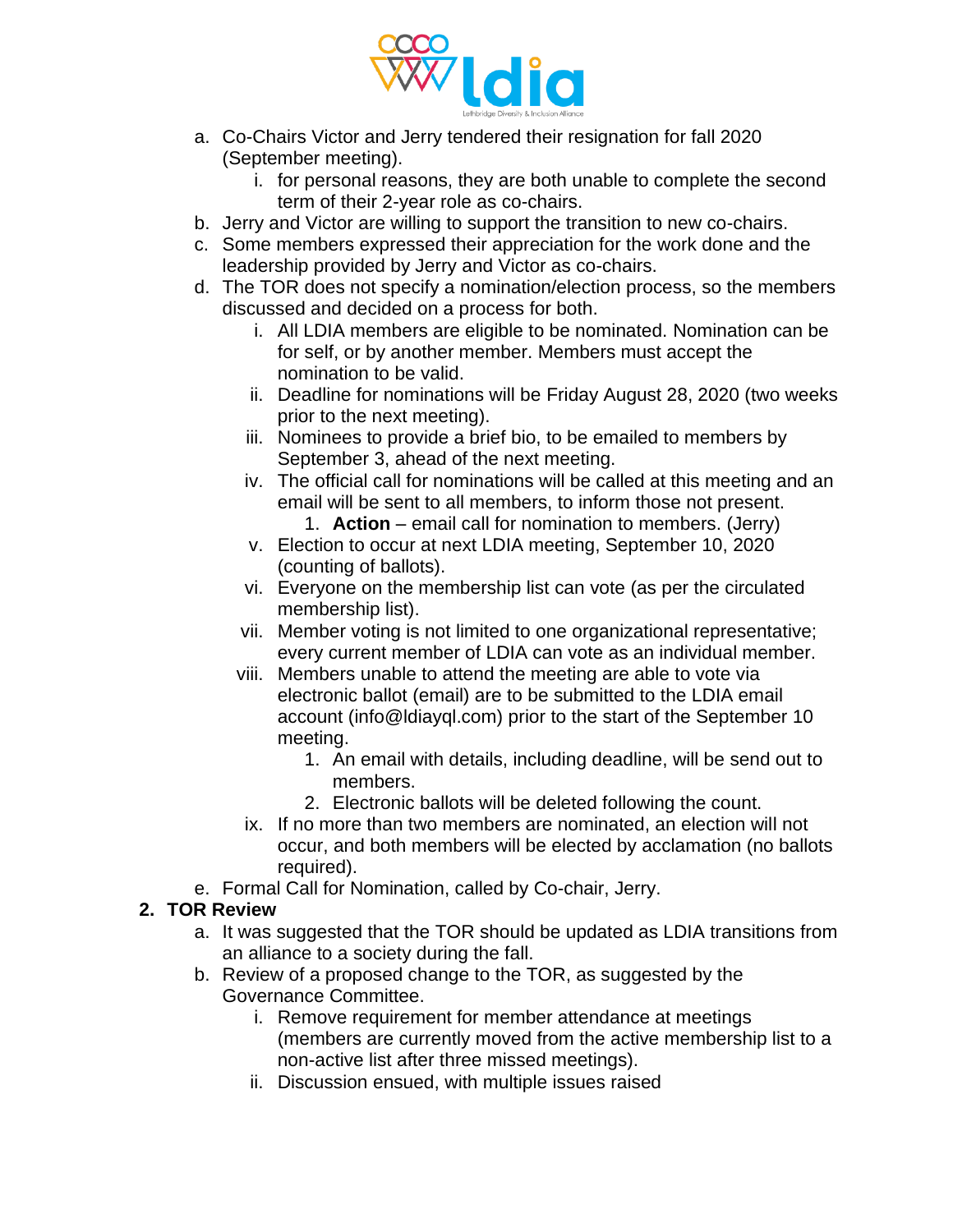

- 1. Issue 1: Structural Exclusion: The Governance Committee members expressed concern about this type of restriction on membership as it is exclusionary and not consistent with the principles of the LDIA charter (which seek to support respect for diversity and inclusion). Anyone who is working and unable to attend the meetings as currently scheduled is excluded. Members then cycle on and off the active membership list as they are able to participate.
- 2. Issue 2: Active Membership: Other members expressed concern that people who can't participate should not be included as active members of LDIA. Currently LDIA is an alliance, and members need to reflect those who are actively engaged (committed and knowledgeable about the activities of the alliance).
- 3. Issue 3: Membership Expectations: Requiring attendance at a monthly meeting would not be expected for membership in a society (changes were proposed for the transition from an alliance to society bylaws). LDIA is currently an alliance that builds on key principles and requires a commitment to those principles. To support those principles, active membership needs to be clarified.
	- a. Types of membership could be considered: There can be a central group that are attending – regular member and there could be friends of LDIA that includes supporters who don't attend.
	- b. Once we transition to society status there would be an Executive/Board that meet regularly, and a member would participate in
		- committees/membership meetings.
- iii. Governance Group will take all three issues into consideration to draft amendments, as needed.
- iv. Time not allowing for further discussion and review.
	- 1. **Action**  All members to review the proposed amendments and provide feedback to co-chairs by August 21.
	- 2. **Action**  Email TOR to members for review. (Jerry)
	- 3. **Action** Further review and edits by the Governance Group.

# **3. Meeting Location**

- a. Discussion around restarting in-person meetings and what measures would be needed.
- b. Consensus that there is no urgent need to meet in person and will continue to meet via Zoom.
- c. Keep this discussion as a standing item on the agenda, as we continue to navigate the pandemic.

# **4. Multicultural Grant**

a. This grant has a deadline every three months.